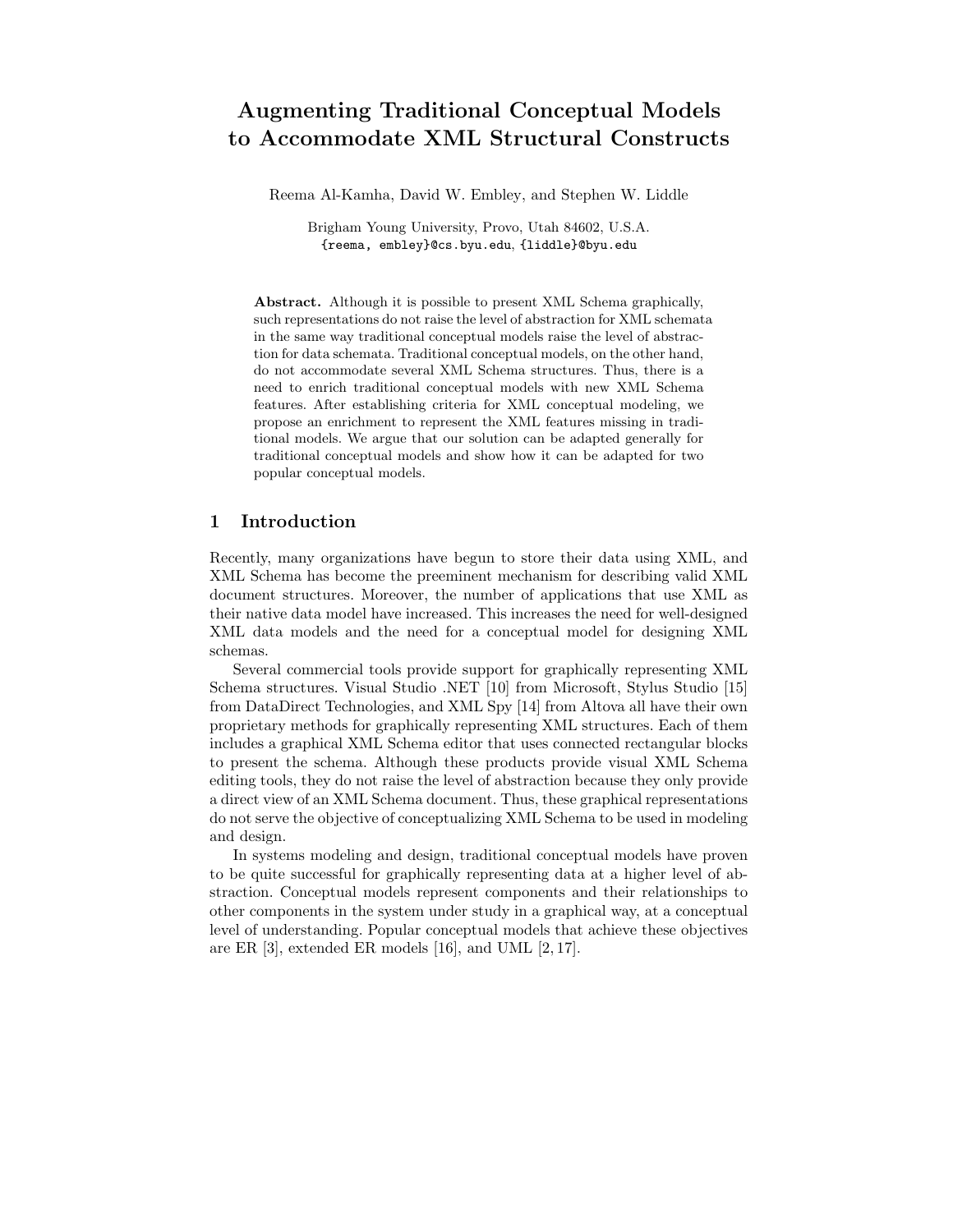XML Schema, however, introduces a few features that are not explicitly supported in these and similar conceptual models. The most important of these features include the ability to (1) order lists of concepts, (2) choose alternative concepts from among several, (3) declare nested hierarchies of information, (4) specify mixed content, and  $(5)$  use content from another data model.

The chapter makes the following contributions. First, it proposes conceptual representation for XML content structures that are not explicitly present in traditional conceptual models. Second, based on the underlying idea of the proposed representation, it suggests ways to represent missing XML content structures in two of the most popular conceptual models, ER and UML.

We present the details of our contributions as follows. Section 2 lists criteria an XML conceptual model should satisfy. Section 3 describes the structural constructs in XML Schema that are missing in traditional conceptual models. Section 4 explains how we model these features of XML Schema in a modeling language we call Conceptual XML (C-XML). Section 5 compares our proposal with other proposals for ways to extend some traditional conceptual models to represent some XML features and shows how to adapt C-XML representations for traditional conceptual models. Section 6 summarizes and draws conclusions.

## 2 XML Modeling Criteria

Lists of requirements for XML conceptual models have been presented in [18], [13], and [9]. Some of these requirements cover general goals of conceptual modeling, while others are specific to XML. General requirements include the following:

- *Graphical notation*. The notation should be graphical and should be userfriendly [9, 13, 18].
- Formal foundation. The conceptual model should have a formal foundation [9, 13, 18].
- $-$  *Structure independence*. The notation should ensure that the basics of the conceptual model are not influenced by the underlying structure, but reflect only the conceptual components of the data [9, 13, 18].
- $-$  Reflection of the mental model. The conceptual model must be consistent with a designer's mental conceptualization of objects and their interrelationships [13]. For example, there should be no distinction between element and attribute on the conceptual level, and hierarchies should not be required.
- $-$  N-ary relationship sets. The conceptual model should be able to represent n-ary relationship sets at the conceptual level [9].
- Views. It should be possible to transform the model to present multiple user views [9].
- Logical level mapping. There should be algorithms for mapping the conceptual modeling constructs to XML Schema [9, 18].
- $-$  Constraints. The conceptual model should support common data constraints such as cardinality and uniqueness constraints [13].
- Cardinality for all participants. The hierarchical structure of XML data restricts the specification of cardinality constraints only to nested participants;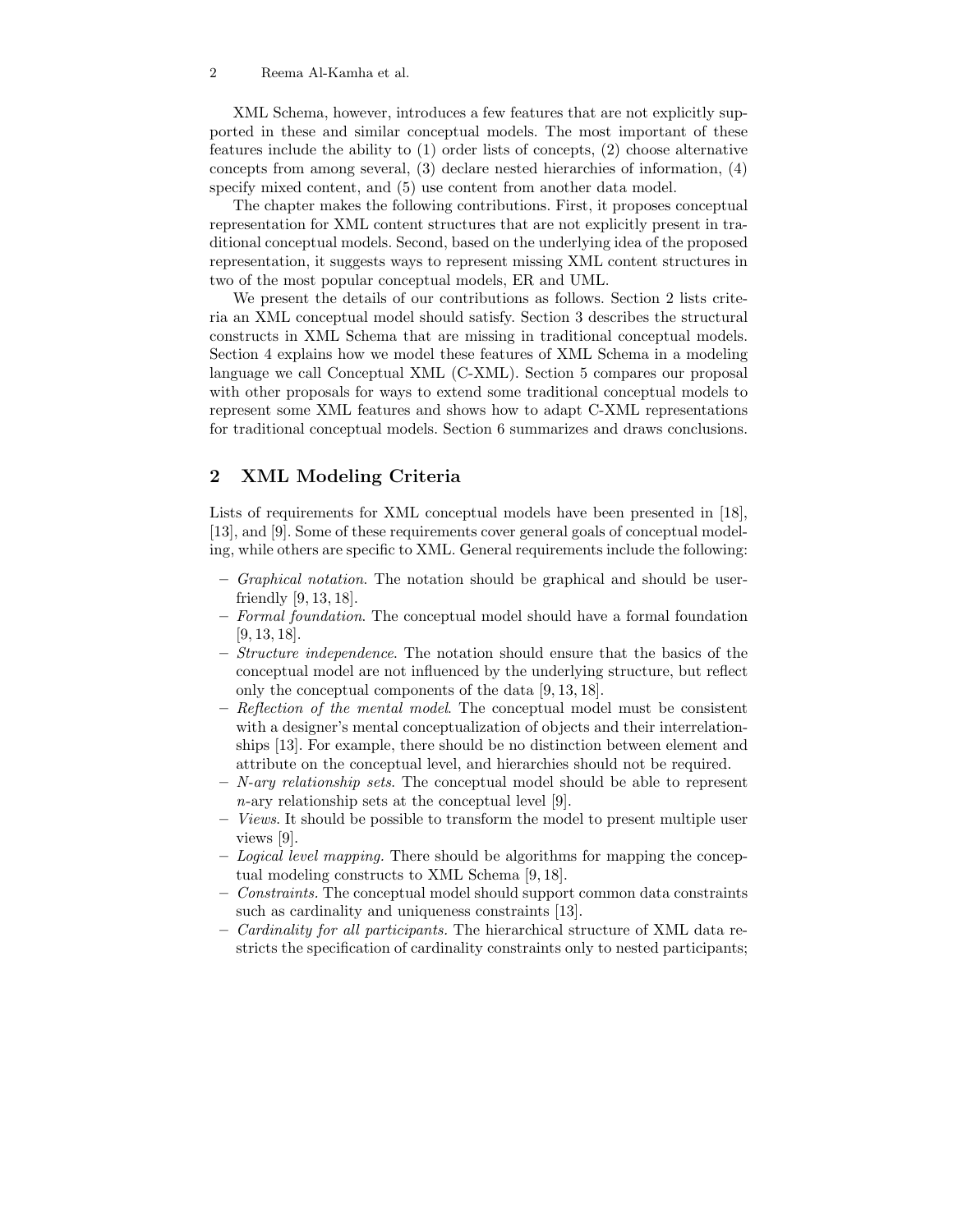however, it should be possible to specify cardinality constraints for all participants at the conceptual level [9].

- $-$  *Ordering*. The conceptual model should be able to order a list of concepts [9, 13].
- Irregular and heterogeneous structure. The conceptual model should introduce constructs for modeling irregular and heterogeneous structure [9].
- Document-centric data. The conceptual model should be able to represent the mixed content and open content that XML Schema provides [9, 13, 18].

## 3 Missing Modeling Constructs

In this section we give an overview of the structural constructs in XML Schema that are missing in traditional conceptual models. We explain each and give a motivating example, which we also use in later sections to illustrate conceptual model augmentations.

The sequence structure specifies that the child concepts declared inside it must appear in an XML document in the order declared. Each ordered child concept can occur zero or more times within the sequence constrained by  $minOccurs$ and maxOccurs attributes. Likewise, the entire sequence itself can occur zero or more times. The default value for both  $minOccurs$  and  $maxOccurs$  is always 1. The sequence construct may include several types of child constructs: element, group, choice, sequence, and any. Lines 15–23 in Figure 1 specify that in a complying XML document an element School contains a sequence of required SchoolName, SchoolAddress, and SchoolID elements, and an optional SchoolMascot element.

The choice structure specifies that for each choice only one of the child concepts declared within it can appear in an XML document. Each child concept in the *choice* can occur zero or more times within the choice constrained by  $minOc$ curs and maxOccurs attributes. Likewise, the entire choice itself can occur zero or more times. The default value for  $minOccurs$  and  $maxOccurs$  for both the entire choice and the component children is 1. The choice construct may include several types of child constructs: element, group, choice, sequence, and any. In Figure 1, lines 47–55 specify that in a complying XML document an element ContactInfo contains one or two choices, and each choice contains either one PhoneNumber, one Email, or one Fax.

By default, structural constructs in XML Schema can contain child elements, but not text. To allow mixed content (child elements and text), XML Schema provides a mixed attribute that can be set to true. In Figure 1, lines 43–58 show an example of mixed content for a complex type. Setting mixed to true enables character data to appear between the child elements of RecommendationLetter in a complying XML document. Thus, the content of RecommendationLetter may, for example, be "<RecommendationLetter> <ProfessorName> Dr. Jones </ProfessorName> recommends this student. Email <ContactInfo><Email>jones@ univ.edu </Email> </ContactInfo> with questions. </RecommendationLetter>".

The any and anyAttribute structures of XML Schema let designers reuse components from foreign schemata or namespaces. The any structure allows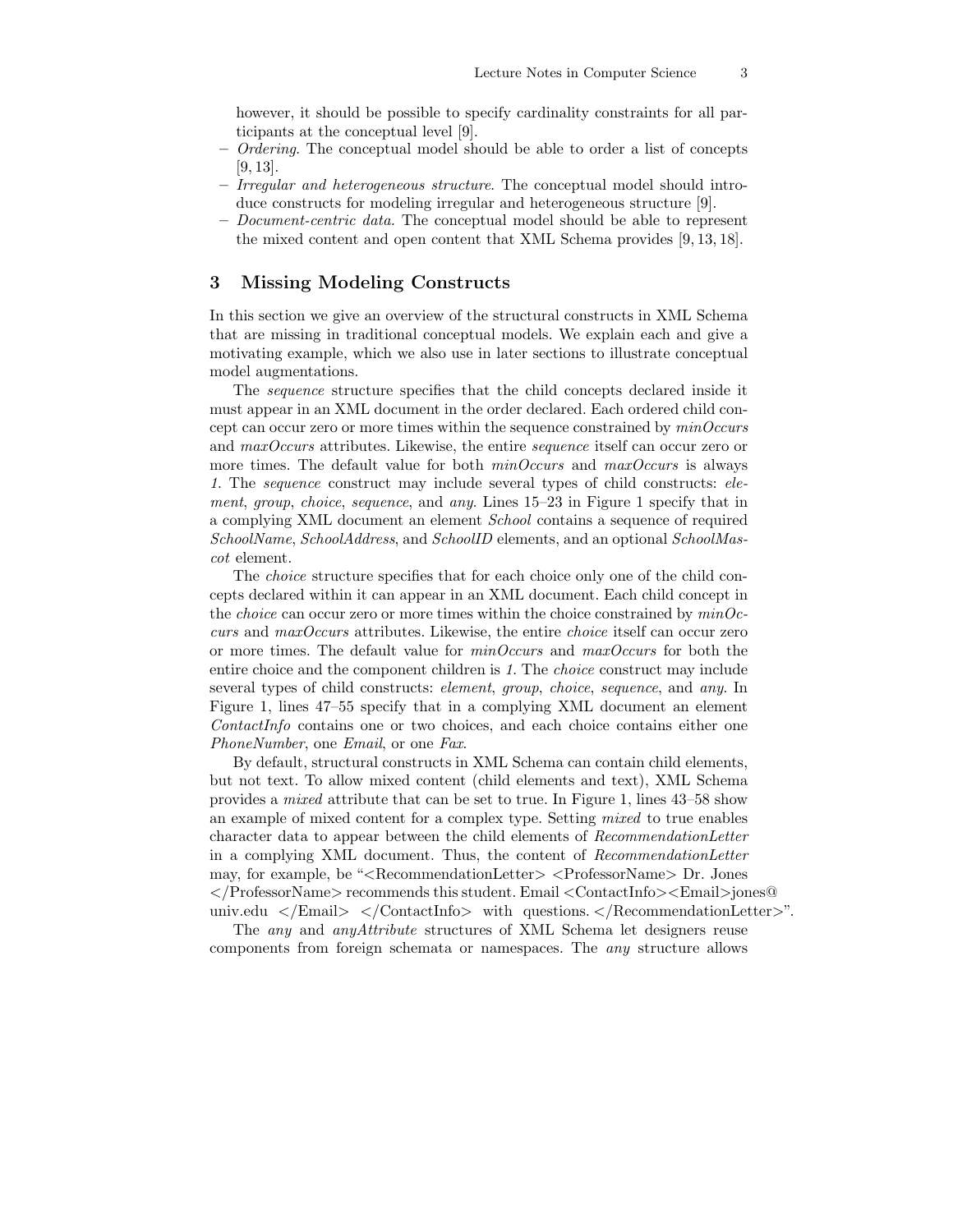#### 4 Reema Al-Kamha et al.

```
1 <?xml version="1.0" encoding="UTF-8"?><br>2 <xs:schema xmlns:xs="http://www.w3.org
 2 <xs:schema xmlns:xs="http://www.w3.org/2001/XMLSchema" elementFormDefault="qualified">
 3 <xs:element name="StudentInfo">
4 <xs:complexType><br>5 <xs:sequence>
 5 <xs:sequence><br>6 <xs:choice
 6 <xs:choice><br>7 <xs:elem
7 <xs:element name="Name" type="xs:string"/>
8 <xs:sequence><br>9 <xs:elemen
9 <xs:element name="FirstName" type="xs:string"/>
10 <xs:element name="MiddleName" type="xs:string" minOccurs="0" maxOccurs="2"/><br>11 <xs:element name="LastName" type="xs:string"/>
11 <xs:element name="LastName" type="xs:string"/><br>12 </xs:sequence>
12 </xs:sequence><br>13 </xs:choice>
13 </xs:choice><br>14 <xs:sequence
14 <xs:sequence maxOccurs="5"><br>15 <xs:element name="School
15 \langle x s :element name="School"><br>
\xi x s :complexType>
16 <xs:complexType><br>17 <xs:sequence>
17 \langle xs:\text{sequence}\rangle<br>18 \langle xs:\text{element}\rangle18 <xs:element name="SchoolName" type="xs:string"/>
19 <xs:element name="SchoolAddress" type="xs:string"/>
20 <xs:element name="SchoolID" type="xs:string"/>
21 <xs:element name="SchoolMascot" type="xs:string" minOccurs="0"/><br>22 </xs:sequence>
22 </xs:sequence><br>23 </xs:complexType>
23 </xs:complexType><br>24 <xs:key name="sch
24 <xs:key name="schoolKey"><br>25 <xs:selector xpath="./
25 <xs:selector xpath=".//School"/><br>26 <xs:field xpath="SchoolName"/>
26 <xs:field xpath="SchoolName"/><br>27 <xs:field xpath="SchoolName"/>
27 <xs:field xpath="SchoolAddress"/><br>28 </xs:kev>
28 </xs:key><br>29 <xs:key n
29 <xs:key name="schoolIDKey"><br>30 <xs:selector xpath=".//S
30 <xs:selector xpath=".//School"/><br>31 <xs:field xpath="SchoolID"/>
31 <xs:field xpath="SchoolID"/><br>32 </xs:key>
32 \langle x\text{s:key}\rangle<br>33 \langle x\text{s:element}33 </xs:element><br>34 <xs:element n
34 <xs:element name="GraduationDate" minOccurs="0">
35 \langle xs:complexType\rangle<br>36 \langle xs:sequence\rangle36 <xs:sequence>
37 <xs:element name="Month" type="xs:string"/>
38 <xs:element name="Year" type="xs:string"/>
39 </xs:sequence><br>40 </xs:complexType>
                         40 </xs:complexType>
41 </xs:element>
                  42 </xs:sequence>
43 <xs:element name="RecommendationLetter" minOccurs="0" maxOccurs="3"><br>44 <xs:complexType mixed="true">
44 <xs:complexType mixed="true">
                         <sub>xs:all</sub></sub>
46 <xs:element name="ProfessorName" type="xs:string"/>
47 <xs:element name="ContactInfo"><br>48 <xs:complexTvpe>
48 <xs:complexType><br>49 <xs:choice ma
49 \langle x \text{ s:choice } max0 \text{ course} = "2" \rangle<br>50 \langle x \text{ s:element } name="Phon50 <xs:element name="PhoneNumber" type="xs:string"/>
51 <xs:element name="Email" type="xs:string"/>
52 \langle x s :element name="Fax" type="xs:string"/><br>53 \langle x s :choice>
53 </xs:choice><br>54 </xs:complexTyp>
54 </xs:complexType><br>55 </xs:element>
55 </xs:element><br>56 </xs:all>
56 \langle x s : \text{all} \rangle<br>57 \langle x s : \text{complex} \rangle57 </xs:complexType><br>58 </xs:element>
58 </xs:element><br>59 <xs:any names
59 <xs:any namespace="##other" minOccurs="0"/><br>60 </xs:sequence>
60 </xs:sequence><br>61 <xs:attribute
61 <xs:attribute name="StudentNumber" type="xs:ID" use="required"/><br>62 <xs:anyAttribute namespace="##any"/>
62 <xs:anyAttribute namespace="##any"/>
63 <br>
</xs:complexType><br>
64 <br>
</xs:element>
64 < \langle x s : \text{element} \rangle<br>65 < \langle x s : \text{scheme} \rangle\langle xs:schema>
```
Fig. 1. More Example of Choice/Sequence Structures in XML Schema.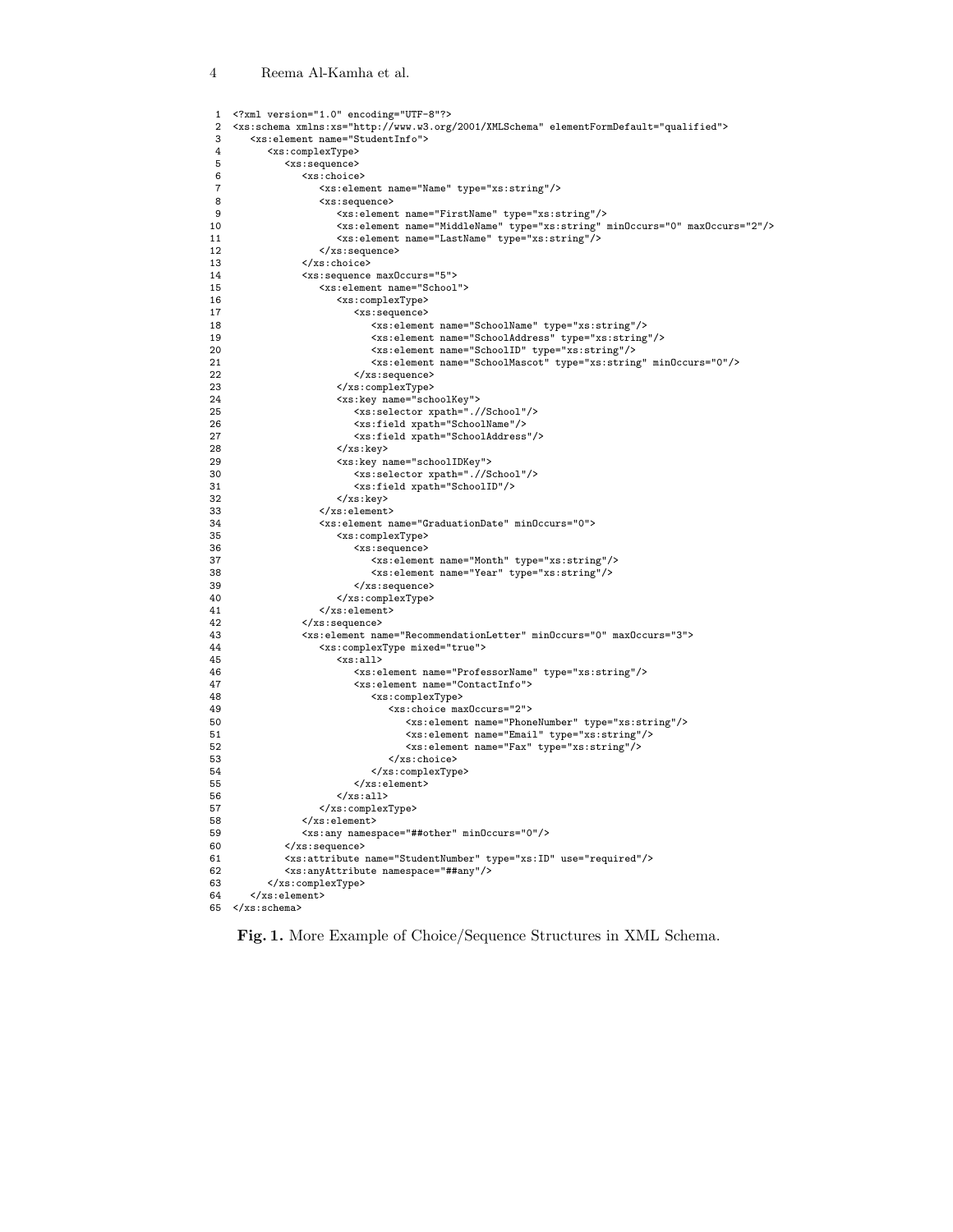the insertion of any element belonging to a list of namespaces, and it can have minOccurs and maxOccurs attributes to define the number of occurrences of the any construct. The anyAttribute structure allows the insertion of any attribute belonging to a list of namespaces. Both any and anyAttribute can have namespace and processContents as attributes. The attribute namespace specifies the namespaces that an XML validator examines to determine the validity of an element in an XML document. The attribute processContents specifies how the XML processor should handle validation against the elements specified by the any or anyAttribute. In Figure 1, the any element in line 59 specifies that zero or more elements from any other namespace can appear after the Recommendation-Letter element. Further, the *anyAttribute* specification in line 62 indicates that the StudentInfo element can have additional attributes from any namespace. When *processContents* is *strict*, the XML processor must obtain the schema for the required namespaces and validate the elements. When processContents is set to lax, the XML processor attempts the same processing as for strict, but ignores errors if validation fails. When *processContents* is *skip*, the XML processor does not attempt to validate any elements from the specified namespaces.

In XML Schema, it is possible to nest structural constructs, thus forming a hierarchy of nested constructs. In Figure 1, for example, StudentInfo has the attributes StudentNumber and anyAttribute, and it also contains the following structures in order: first, either a Name or a sequence of one FirstName, zero to two MiddleName's, and one LastName; second, one to five sequences such that each sequence includes one SchoolName, one SchoolAddress, and an optional GraduationDate (the GraduationDate itself contains a Month followed by a Year ); third, an element RecommendationLetter that has two elements, ProfessorName and ContactInfo (ContactInfo in turn contains one to two choices such that in each choice either *PhoneNumber* or *Email* or *Fax* is specified); and fourth, an optional any element.

## 4 C-XML

In this section we propose an enrichment to represent XML Schema content structures that are usually missing in traditional conceptual models. Since hypergraphs provide a general representation for conceptual models, we begin with an augmented hypergraph whose vertices and edges are respectively object sets and relationship sets, and whose augmentations consist of decorations that represent constraints. A hypergraph foundation is amenable to the requirements of XML Schema, and thus this choice simplifies the correspondence between conceptual models and XML Schema. We call our representation Conceptual XML  $(C-XML)$ .

We derive C-XML from OSM [5], a hypergraph-based conceptual model that defines structure in terms of object sets (or concepts), relationship sets, and constraints over these object and relationship sets. Figure 2 shows a C-XML model instance that corresponds to the XML schema of Figure 1. An object set with a solid border indicates a nonlexical concept, a dashed border indicates a lexical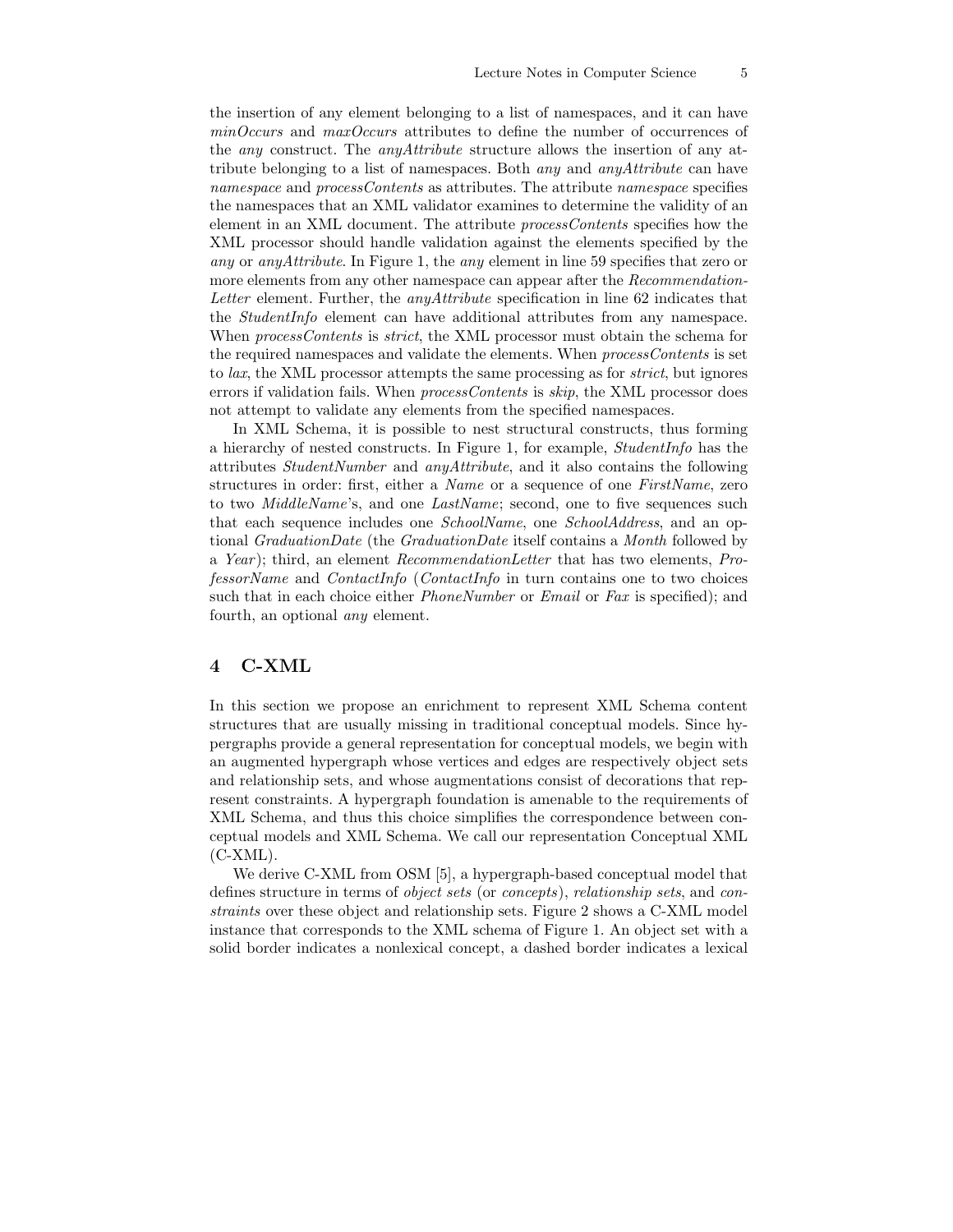concept, and a double solid/dashed border indicates a mixed concept.<sup>1</sup> A shaded object set indicates a high-level object set that groups other object and relationship sets into a single object set. Lines connecting object sets are *relationship* sets. A participation constraint specifies how many times an object in a connected relationship may participate in a relationship set. For the most common participation constraints  $(0:1, 1:1, 0:*,$  and  $1:*,$  C-XML uses graphical notation as a shorthand: (1) an "o" on a connecting relationship-set line designates *optional participation*, while the absence of an " $\alpha$ " designates mandatory, and  $(2)$ an arrowhead specifies a functional constraint, limiting participation of objects on the tail side of the arrow to be at most one.

The sequence structure representation must be able to specify concepts in a sequence in a particular order. Also, the representation must be able to specify the minimum and maximum numbers of occurrence of the whole sequence and of each child element within the sequence. For C-XML we let a bounded half circle with a directional arrow represent a sequence. The sequenced child concepts connect to the curved side, and the parent concept that contains the sequenced child concepts connects to the flat side. We place participation constraints for the entire sequence near the connection to the parent. We place participation constraints for each child near the curved side of the sequence symbol. Note that C-XML has participation constraints that represent the minimum and maximum number of occurrences of the sequence in the relationship set between the parent and the sequence. C-XML also allows participation constraints that represent the minimum and maximum allowed occurrences of the sequence in the relationship set between the sequence and each sequenced child concept.

The representation for choice is similar in appearance to the representation for sequence, but instead of an arrow we use a vertical bar to indicate choice.

For any and anyAttribute we use a high-level object set to indicate that it contains some content from another schema. XML Schema is not specific enough to designate which concept, and thus we cannot specify which concept. We therefore name these concepts "any". Conceptually, in C-XML whether the concept is an attribute or an element does not matter, and we do not distinguish between these cases.

We now evaluate C-XML with respect to the criteria for XML conceptual models in Section 2.

- $-$  *Graphical notation.* We have presented a sufficient graphical notation, but this is just one possibility among many.
- Formal foundation. OSM has a solid formal foundation in terms of predicate calculus (see Appendix A of [5]). In OSM, each object set maps to a one-place predicate, and each n-ary relationship set  $(n \geq 2)$  relationship set maps to

<sup>&</sup>lt;sup>1</sup> In an XML document, the content string for a mixed concept might be interspersed among a number of child nodes. However, in C-XML the mixed concept does not explicitly specify how text and child elements can be interleaved. If the pattern for interspersing chunks of the string among child nodes matters, then the user must model text nodes explicitly (in combination with a sequence structure) rather than use the generic mixed construct.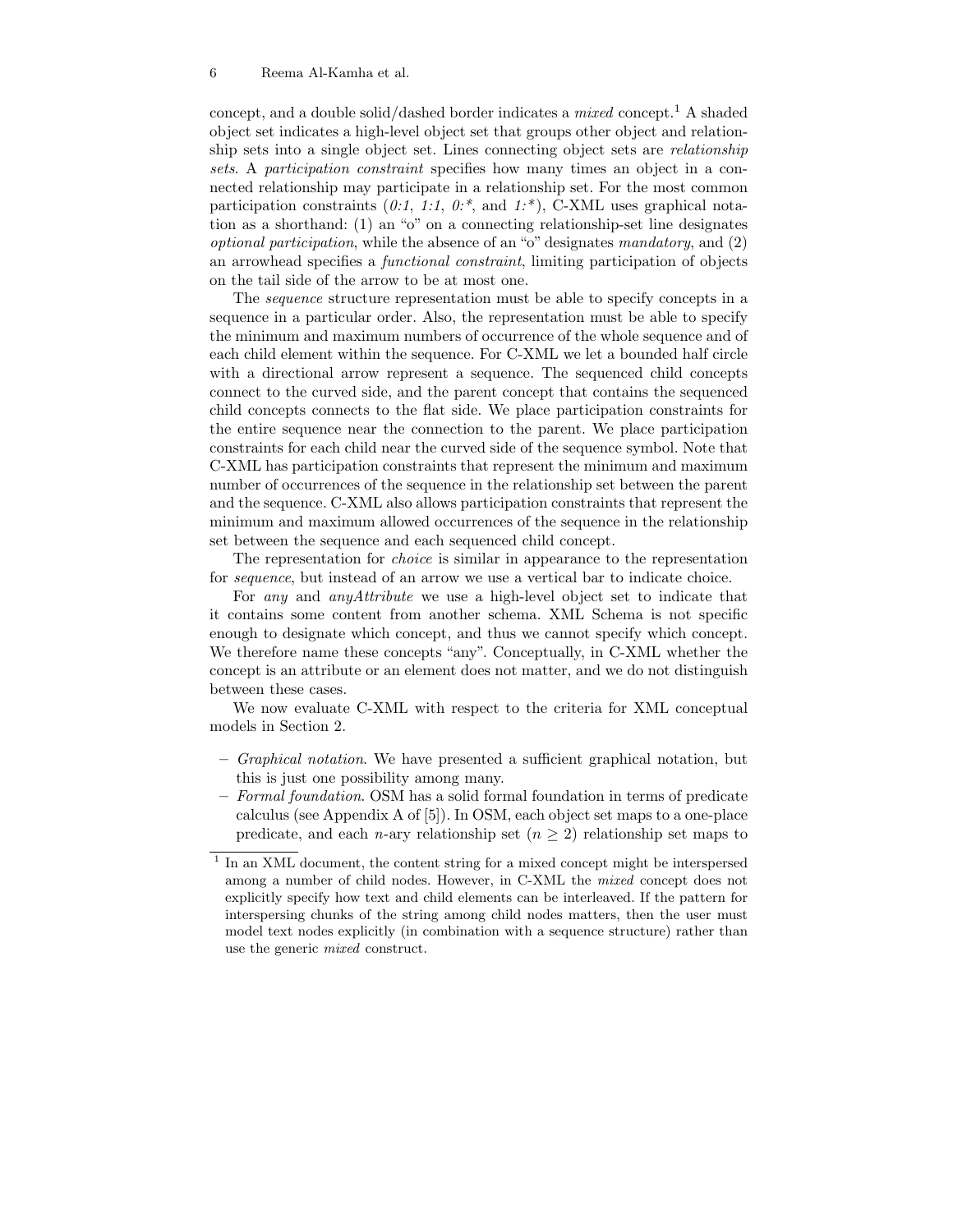

Fig. 2. Sequence/Choice Structures for Figure 1.

an n-place predicate. Each constraint (e.g. a participation constraint) maps to a closed predicate-calculus formula. In the appendix of this chapter we provide formal representations for the added features for C-XML: sequence, choice, mixed content, and general co-occurrence constraints.

- Structure independence. XML in general, and XML Schema in particular, are strongly hierarchical in nature. C-XML is capable of representing the hierarchical aspect of XML Schema, but C-XML is more general, flexible, and conceptual. For example, C-XML allows multiple sequence and choice structures to be associated directly with a single concept (XML Schema allows only one sequence or choice structure for the content of an element). Also, C-XML supports the intermixing of ordinary relationship sets with sequence and choice structures. From this conceptual structure, we can derive many possible hierarchical representations. Similarly, C-XML defines generalized versions of the concepts of sequence, choice, and mixed content. C-XML provides a conceptual perspective that is structurally independent of XML Schema.
- Reflection of the mental model. Given its structure independence and generality, C-XML is well suited to reflect the mental model (design) of a modeler. C-XML can represent hierarchical and non-hierarchical structure. Conceptually, whether a concept is an attribute or an element does not matter, and C-XML does not distinguish between them. C-XML is also able to represent both sequences among related entities and non-sequences among related entities. Choices among alternative related entities are also possible, and choice is distinct from generalization/specialization so that neither is overloaded. C-XML supports mixed content and open content. Finally, C-XML provides for all XML cardinality constraints; indeed it provides for a very large spectrum of cardinality constraints [8] encompassing and going beyond those provided by XML.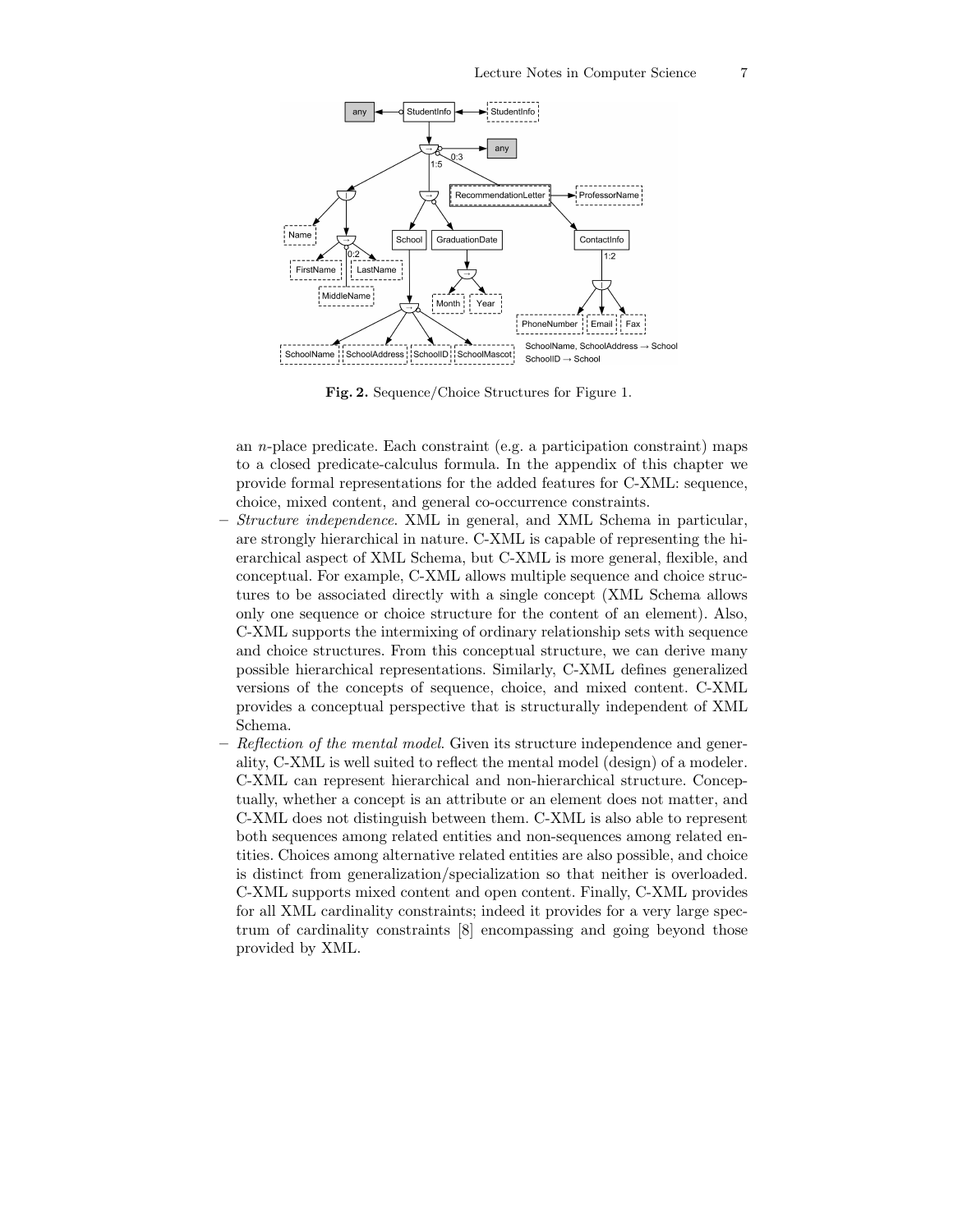

Fig. 3. Best Representation of Figure 1 using XER Notation.

- N-ary relationship sets. C-XML supports n-ary relationship sets,  $(n \geq 2)$ .
- Views. High-level object sets constitute a formal view mechanism, as do highlevel relationship sets [5]. As described above, C-XML also can represent both hierarchical and non-hierarchical views.
- Logical level mapping. We have implemented automatic conversions from XML Schema to C-XML and vice versa.
- Constraints. C-XML supports several kinds of constraints: set constraints, referential-integrity constraints, cardinality constraints, and general constraints.
- Cardinality for all participants. C-XML goes further than XML Schema, even allowing cardinality constraints for children of a sequence or choice.
- Ordering. C-XML explicitly supports ordering with its sequence construct.
- Irregular and heterogeneous structure. The features that give C-XML its structure independence (described above) provide for the modeling of irregular and heterogeneous structure.
- Document-centric data. C-XML is able to represent both mixed content and open content.

## 5 Augmenting ER and UML

A number of conceptual modeling languages for XML Schema have been described in the literature. Sengupta and Mohan [11] and Necasky [9] present fairly recent surveys. As we explain in this section, however, most of these efforts do not support the full generality of XML Schema.

#### 5.1 ER

Sengupta et al. [12] propose XER as an extension to the ER model for XML. Figure 3 shows an example of XER; in fact, it shows the best that can be done to represent the XML schema in Figure 1. As we will see, it does not capture all the concepts and constraints in the XML schema in Figure 1.

XER represents an entity such as StudentInfo or GraduationDate using a rectangle with a title area giving the name of the entity and the body giving the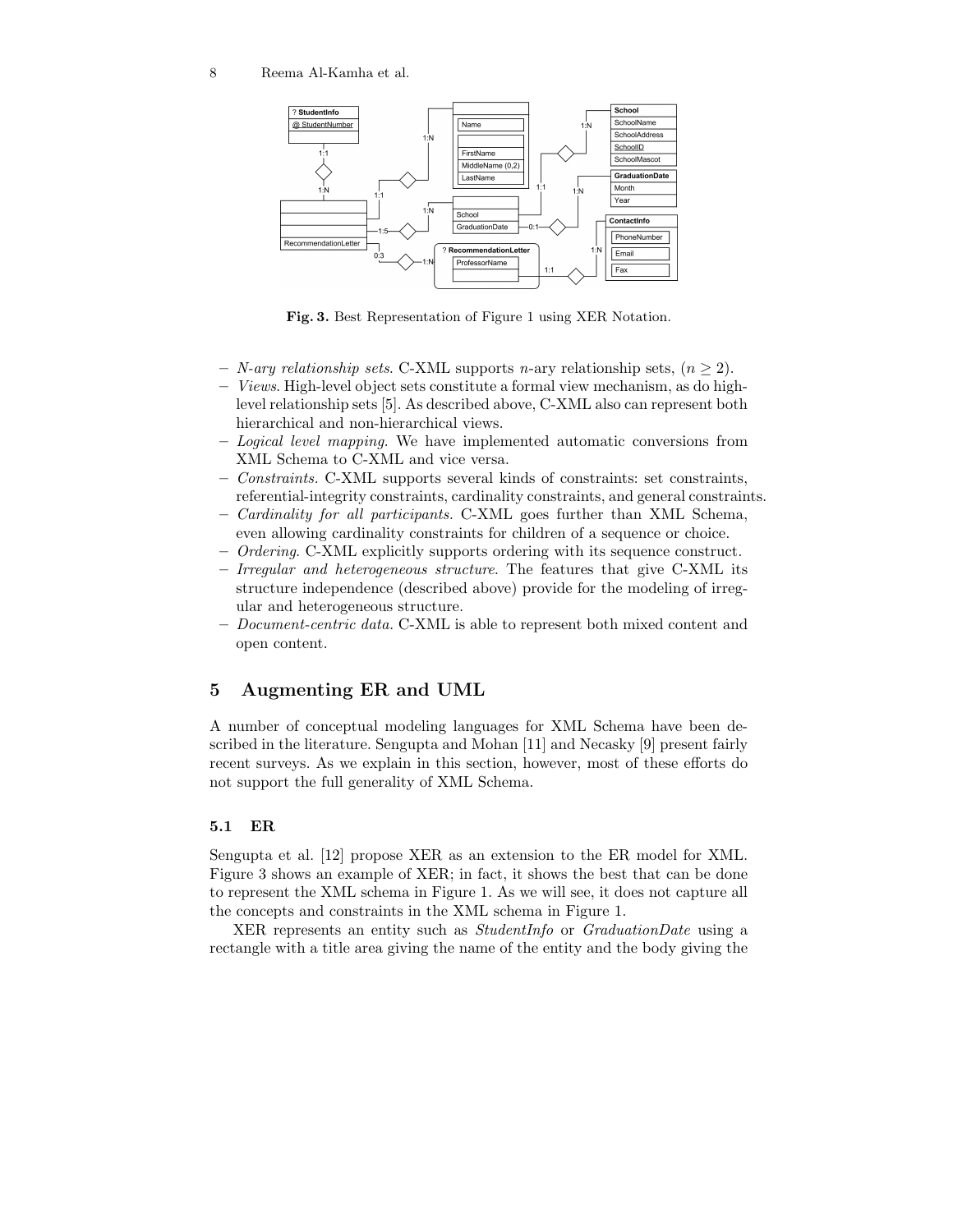

Fig. 4. Possible Way to Represent XML Schema Document in Figure 1 in ER-XML.

attributes. For example, in Figure 1, Month and Year are sequenced elements nested under the element *GraduationDate*, so in Figure 3 Month and Year are represented as attributes for the GraduationDate entity. Multi-valued attributes are also allowed; their multiplicity constraints are in parentheses. *MiddleName*, for example, is a multi-valued attribute with a multiplicity  $(0,2)$ . XML attributes in an XER entity are prefixed with @, and key attributes are underlined. The attribute StudentNumber is a key in Figure 1, so in Figure 3 it appears as an underlined attribute with a prefix of @.

An XER entity can be ordered or unordered. Additionally, an XER entity can be mixed.

- Ordered Entity. XER entities are ordered by default from top to bottom. The ordered entity GraduationDate in Figure 3 indicates that its attributes are ordered first Month, then Year.
- Unordered Entity. An unordered entity is represented by placing a question mark  $(?)$  in front of the entity name. *StudentInfo* in Figure 3 is an unordered entity.
- Mixed Entity. A mixed entity is represented in XER using a rounded rectangle. RecommendationLetter in Figure 3 is a mixed entity.

XER relationships denote a connection between two or more entities, but in XER they can also denote that a complex entity contains a complex element as one of its sub-elements. When an entity  $E$  in XER has an attribute  $A$  and this attribute A by itself is an entity that contains other attributes, then A appears in the XER diagram twice, once as an attribute inside the entity  $E$ , and once as an entity A. In addition, there is a connection between the attribute A inside the entity  $E$  and the entity  $A$ . If  $minA: maxA$  is the participation constraint on  $A$ within E and  $minE: maxE$  is the participation constraint on E for A,  $minA: maxA$ appears on the side of the attribute  $A$  within  $E$ , and  $minE: maxE$  appears on the side of the entity A. For example, RecommendationLetter has two attributes ProfessorName and ContactInfo, but ContactInfo by itself is an entity. Thus, a relationship set appears between the attribute ContactInfo inside Recommenda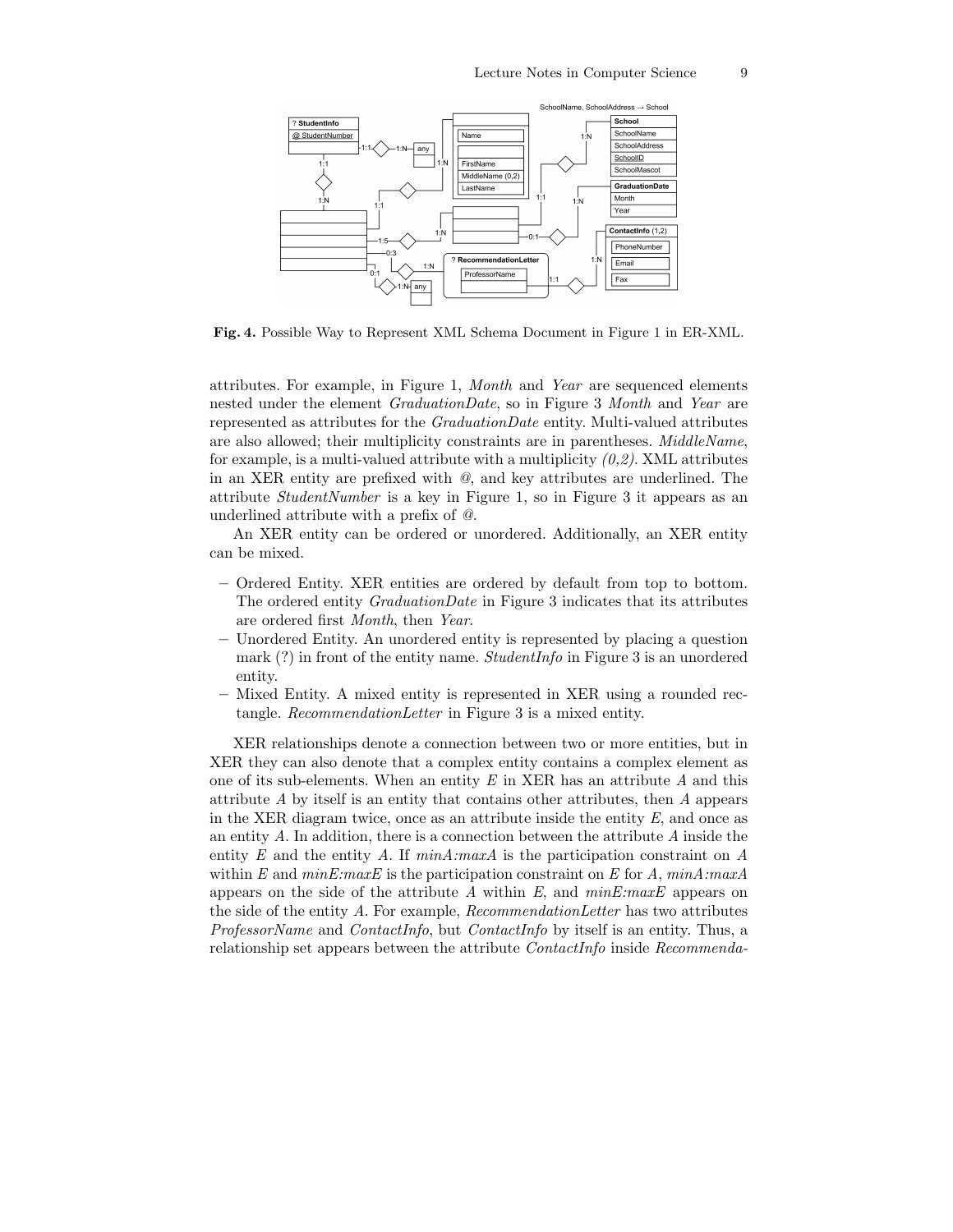tionLetter and the entity ContactInfo. A participation constraint of 1:1 appears on the side of the attribute ContactInfo inside RecommendationLetter to denote that RecommendationLetter has one ContactInfo, and a participation constraint of 1:N appears on the *ContactInfo* entity side to denote that *ContactInfo* is for one or more RecommendationLetters.<sup>2</sup>

XER represents the choice concept in XML Schema as a generalization/specialization. The generalization term in XER refers to the concept of having an entity that can have different specialization entities in an ISA relationship. XER represents a generalization using a covering rectangle containing the specialized XER entities. This, the authors claim in [12], is equivalent to using the "xs:choice" tag in XML Schema. In Figure 3 the rectangle representing the entity ContactInfo contains the rectangles of entities of choice elements PhoneNumber, Email, and Fax.

Comparing the conceptual components for C-XML (e.g. Figure 1) and XER (e.g. Figure 3), we see that several constructs and constraints are missing in XER. First, XER lacks the ability to represent the minimum and the maximum occurrence of the whole sequence or choice within a containing entity when either of their values is more than 1. For example, XER cannot represent the minimum and maximum occurrence of 1 to 2 for the *choice* within the entity *ContactInfo.* Second, XER has no representation for any and anyAttribute structures. For example, in Figure 3 the entity  $StudentInfo$  is missing the *anyAttribute*, and the sequence contained inside the StudentInfo entity does not have any. Third, XER has no representation for composite keys. For example, in Figure 3 the representation that SchoolName and SchoolAddress together constitute a key for the entity School is missing. Fourth, although XER has a representation for a single key, this representation only applies when the key for an entity is an attribute of that entity. The representation is not able to specify a key constraint for an entity within the context of another entity.

Beyond these omissions, we have several concerns about some representations in XER.

- Representing choice by generalization/specialization is problematic; the formal definition of choice differs from the formal definition of generalization/specialization. First, choice contains different types of alternative concepts, but all the specialized concepts in generalization/specialization hierarchies typically must have the same type. Second, in generalization/specialization hierarchies any specialized concept inherits relationship sets from its generalization concepts, while in choice, the alternative concepts do not inherit relationship sets. Third, the participation constraints for choice allow alternative concepts to appear more than one time, while in generalization/specialization hierarchies specialized concepts can appear at most once.
- In XER it is not clear from [12] whether it is possible to represent an entity without having a name for the entity. For Figure 3 we assume that we are able to represent an entity in XER with a null name. Also, in XER it is not

<sup>2</sup> Although ER more commonly uses look-across cardinality constraints, the designers of XER have chosen to use participation constraints [12].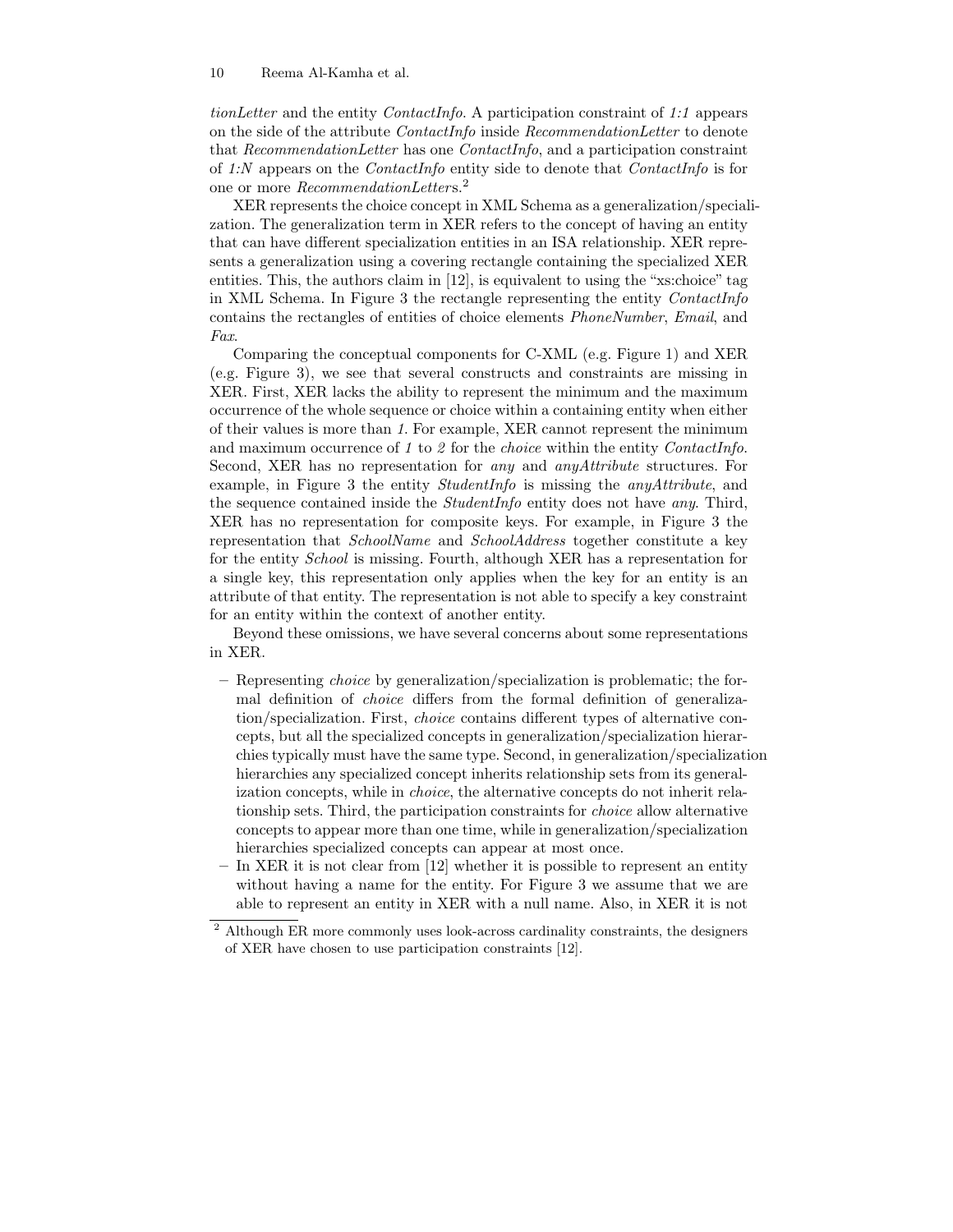clear whether it is possible to have an empty slot in an entity to indicate that an attribute by itself is an entity without a name. We also assume for Figure 3 that we are able to do so in XER. From [12] it is not clear whether it is possible to have hierarchies of choice and sequence structures, but we assume that this is possible as Figure 3 shows.

– In XER when an entity has an attribute and this attribute is also an entity, the model instance in XER has an attribute and an entity with the same name. This redundancy might cause problems if XER developers are able to write the two names independently.

In light of these omissions and concerns, we extend XER, augmenting it with constructs and constraints that are missing and resolving our concerns. Figure 4 shows our suggested way of representing the schema in Figure 1 in ER-XML, our ER augmentation for XML. We add *any* and *anyAttribute* concepts to XER. We have chosen to add a representation of any and anyAttribute as entities with the name any. We also add minimum and maximum occurrence to sequence and choice, placing this minimum and maximum in parentheses in the name slot, following the name, if any, of the entity that declares the sequence or choice. We have chosen to add a representation for key constraints by allowing functional dependencies that must hold within entity sets or along paths of relationship sets. Thus, for example, as Figure 4 shows, we can specify the composite key SchoolName, SchoolAddress by the functional dependency SchoolName, SchoolAddress  $\longrightarrow$  School. Although we use the same notation for choice, we do not consider the representation of choice in ER-XML to be a generalization concept. Finally, we do not repeat attribute names, writing the name only in the entity that represents the attribute.

### 5.2 UML

Conrad et al. [4] add features to UML to enable mappings from class diagrams to XML DTDs. Figure 5 shows an example; in fact, it shows the best that can be done to represent the XML schema in Figure 1. Unfortunately, it does not capture all the concepts and constraints in the XML schema in Figure 1.

As described in [4], Conrad et al. augment UML aggregation so that it can be transformed into a sequence construct or a choice construct. The designation {sequence} specifies a left-to-right ordering of elements, and the designation {choice} specifies a choice among elements. For a sequence the first constituent element is marked as 1 , the second as 2 , and so forth. A sequence or choice construct may have cardinality to represent the minimum and maximum occurrence of the entire sequence or choice. For example, the class ContactInfo in Figure 5 has one to two choices  ${choice: 1..2}$  of the classes *PhoneNumber*, *Email*, and Fax. For an any structure, the notation in [4] uses the «*content*» stereotype.

Comparing the conceptual components for C-XML (e.g. Figure 1) and extended UML presented in [4] (e.g. Figure 5), we see that several constructs are missing. First, the extended UML in [4] lacks the ability to represent an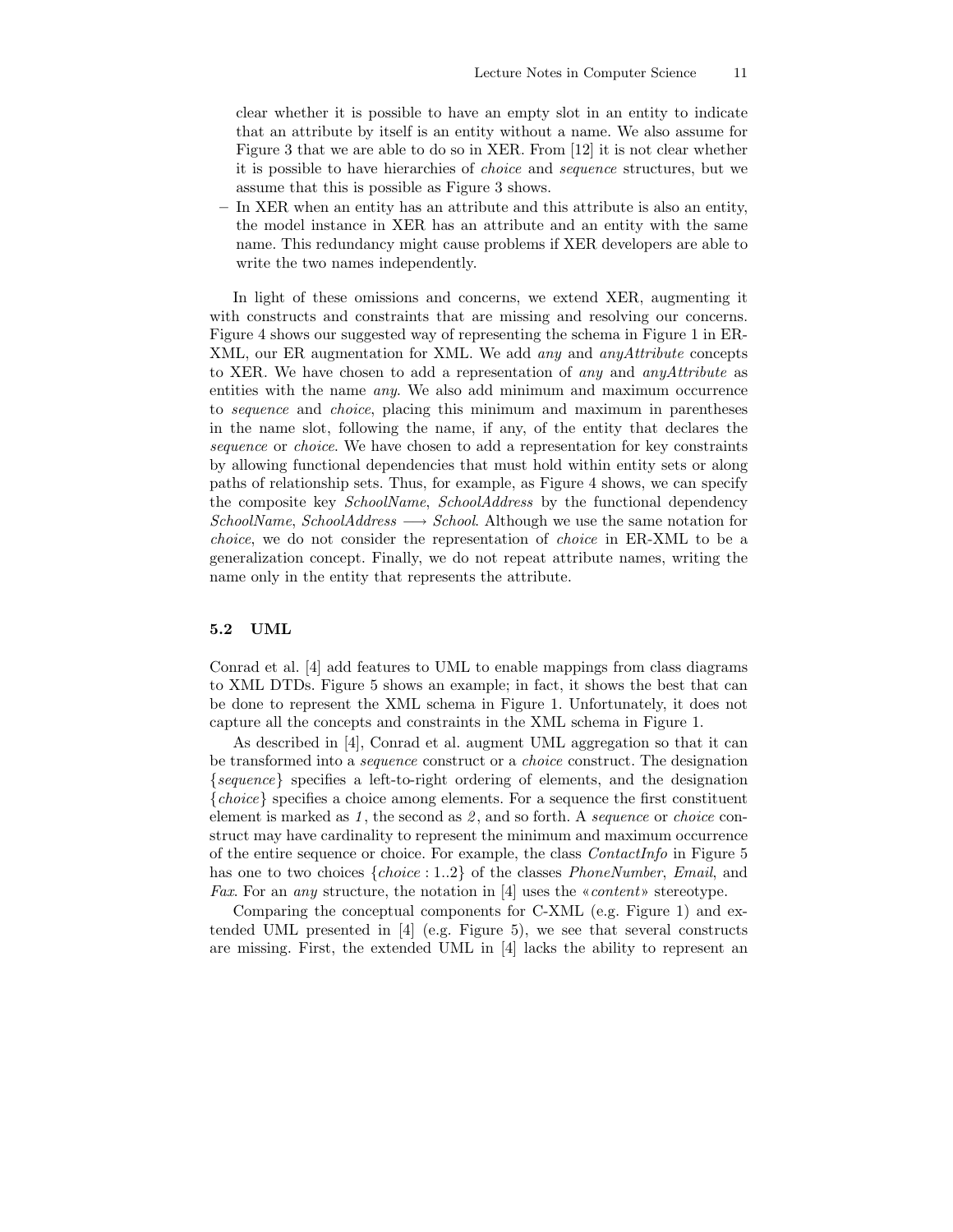

Fig. 5. Best Representation of Figure 1 Using Conrad Notation.



Fig. 6. Possible Way to Represent XML Schema Document in Figure 1 in UML-XML.

anyAttribute. For example, in Figure 5 the class StudentInfo is missing the any-Attribute. Second, the extended UML in [4] lacks the ability to represent mixed content. In Figure 5 the class RecommendationLetter does not appear as having mixed content. Third, the extended UML in [4] lacks key constraints, although, in principle, we could specify key constraints using OCL (the constraint language of UML).

Besides these omissions, we have concerns about the suggested representation of sequence and choice in [4]. The suggested representations can only be applied between classes, not between attributes. This is because Conrad et al. augment UML aggregation for sequence and choice. Since the aggregation in UML applies to classes, the notation forces attributes to be represented as classes. For example, to represent the GraduationDate class as a sequence of Month and Year, wouldbe attributes Month and Year must each become a class first.

To overcome these difficulties, we need to extend and adjust the representations in [4]. Figure 6 shows our suggested extensions and adjustments by rendering Figure 1 in UML-XML, our UML augmentation for XML.

– We have chosen to represent the *anyAttribute* as an associated class with the any content type rather than as a stereotype. For mixed content we use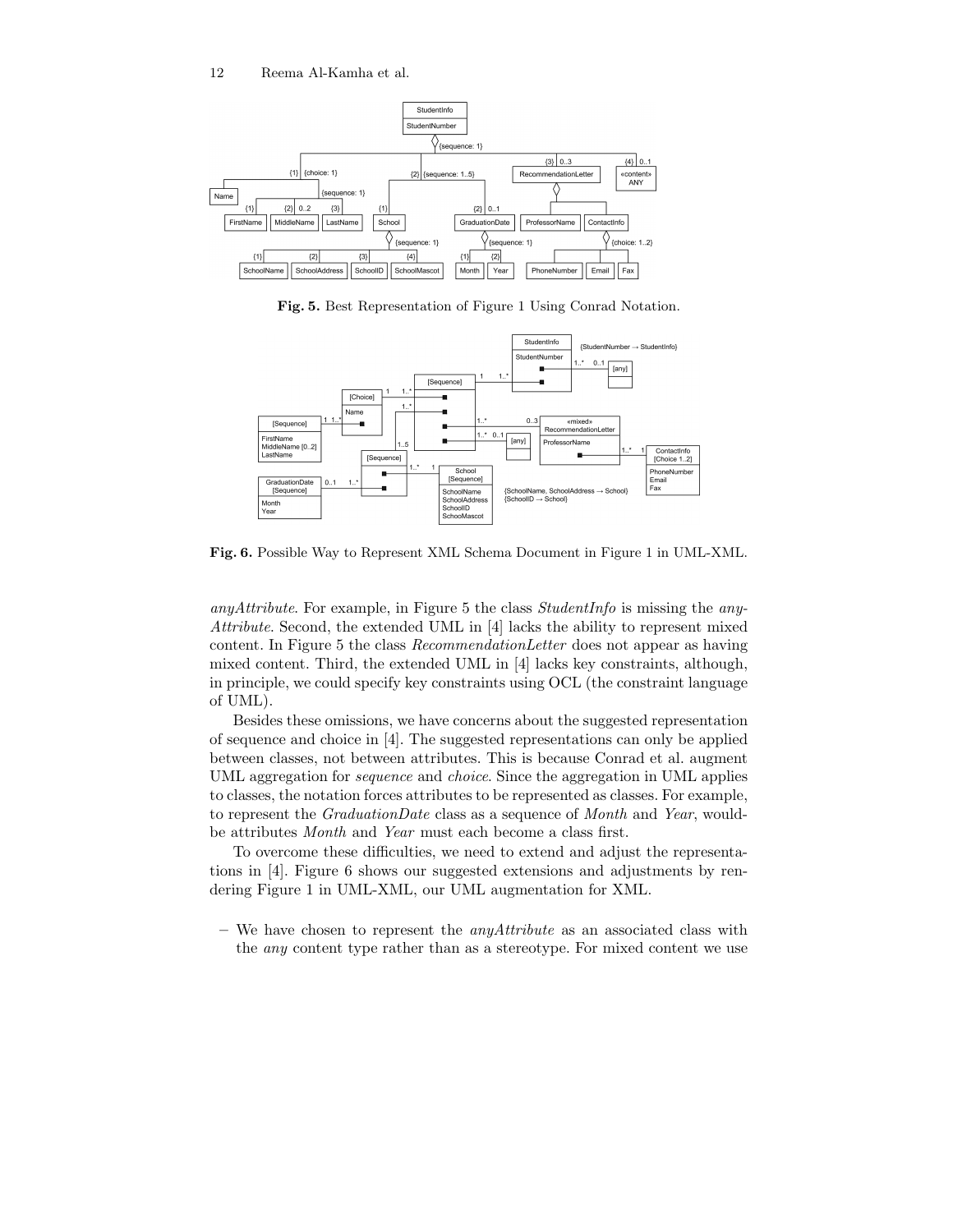the «mixed» stereotype. The RecommendationLetter class in Figure 6 is an example.

- We suggest representing sequence and choice in a different way so that we do not force attributes to be represented as classes. When attributes in a class are ordered, we add the designation [Sequence] under the class name to specify a top-to-bottom ordering of the attributes. We also add  $minOc$ curs..maxOccurs, if needed, to express participation different from the default. For example, in Figure 6, the designation [Sequence] is added under GraduationDate. Similarly, we allow designating a choice construct by adding [Choice minOccurs..maxOccurs], allowing minOccurs .. maxOccurs to be omitted when it is 1..1, the default. For example, in Figure 6, the designation [*Choice 1..2*] is added under *ContactInfo.*
- We add notation to denote that a class contains an attribute and that this attribute is a class that contains other attributes. A connection appears that connects an empty slot indicating the presence of an attribute inside the class with the class containing other attributes. For example, we indicate that ContactInfo is an attribute inside the class RecommendationLetter by the connection inside RecommendationLetter that extends to ContactInfo. Note also that ContactInfo by itself is a class that contains attributes. A multiplicity of 1 is added to the *ContactInfo* class side and a multiplicity of 1..\* is added to the ContactInfo attribute side in the RecommendationLetter class to denote that *ContactInfo* is for 1 or more *RecommendationLetters* and each RecommendationLetter has one ContactInfo.
- For the case when a sequence or choice is a complex attribute inside a class C, the sequence or choice is represented as a class with no name but has the designation [Sequence] or [Choice], and we connect the empty slot inside the class C with the class that represents the sequence or choice. For example, the class StudentInfo has a complex sequence attribute. Further, this sequence by itself is a class that contains other attributes including another complex choice attribute and a complex sequence attribute.
- We can specify key constraints in UML by using OCL. But, since this is a common task, we have an alternative representation that we can add to a diagram. We have chosen to add a representation for key constraints by allowing functional dependencies which must hold within classes or along paths of associations. Thus, for example, as Figure 6 shows, we can specify the composite key SchoolName, SchoolAddress by the functional dependency  ${SchoolName, SchoolAddress \longrightarrow School}.$

#### 5.3 ER-XML, UML-XML, and C-XML

Comparing ER-XML, UML-XML, and C-XML, we make the following observations according to the criteria for XML conceptual modeling we described in Section 2. Criteria from Section 2 not listed here have equal validity among the three models (e.g. all three have a graphical notation).

– Formal foundation. C-XML has a solid formal foundation in terms of predicate calculus. ER-XML and UML-XML are respectively derived from XER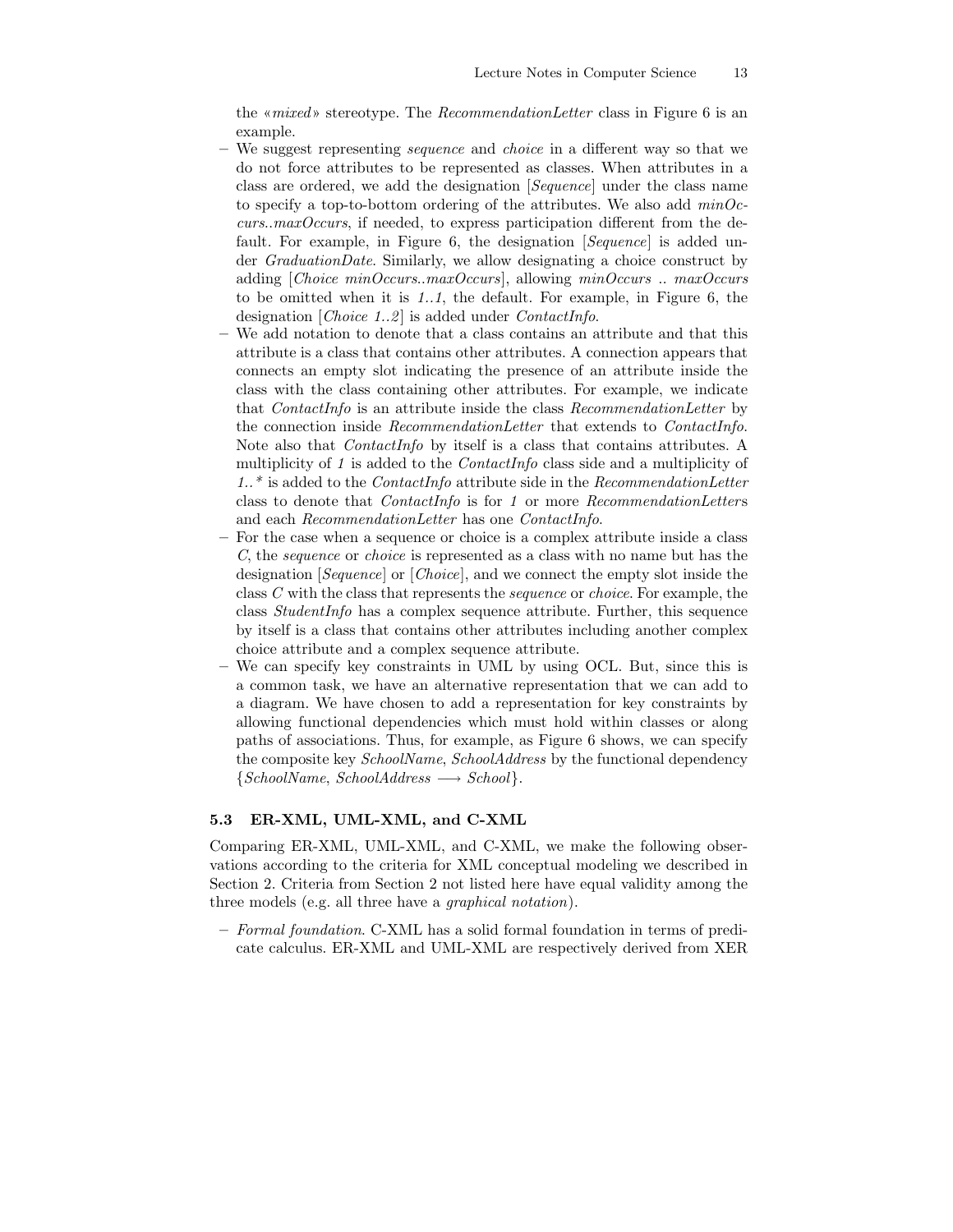14 Reema Al-Kamha et al.

as described in [12] and UML as described in [4]. There is no formal foundation for XER [9], and the underlying formalism of UML is not fully developed [6]. In principle both could have complete formal foundations.

- Reflection of the mental model. ER-XML distinguishes attributes from entities and UML-XML distinguishes attributes from classes. C-XML represents all concepts as object-set nodes in hypergraphs. Forcing attributes to be embedded within an entity/class has the disadvantage that a user of UML-XML or ER-XML has to decide before representing any concept whether it should be an attribute or entity/class. Distinguishing between an attribute and an entity/class is not necessary and may even be harmful as a mental-model conceptualization. Goldstein and Storey [7] showed that this can be a major source of errors in conceptual modeling.
- Views. Hypergraphs are typically more amenable to translations to various views and even alternate XML schemas such as normalized XML schemas. Further, although not discussed here, C-XML supports both high-level object sets and high-level relationship sets as first class concepts [5]. Neither ER-XML nor UML-XML supports high-level view constructs.
- $-$  Logical level mapping. We have implemented both a mapping from XML Schema to C-XML and vice versa [1, ?]. In principle mappings to and from XML Schema and ER-XML as well as UML-XML are possible.
- Cardinality for all participants. The nesting representation for ER-XML and UML-XML restricts the specification of cardinality constraints to only the nesting participants. C-XML specifies cardinality constraints for all participants, beyond even those supported by XML Schema.

## 6 Conclusion

In this chapter we discussed the structural constructs in XML Schema that are missing in traditional conceptual models. Our proposed solution is to enrich conceptual models with the ability to order a list of concepts, choose alternative concepts from among several, specify mixed content, and use content from another data model. We presented our solution using C-XML, and we showed that our solution can be adapted and used for the ER and UML languages.

We also presented requirements for conceptual modeling for XML. We based these requirements on those presented in [9], [?], and [18]. We evaluated C-XML against these requirements and showed that C-XML satisfies all of them, which makes C-XML a good candidate for a conceptual modeling language for XML. We also argued that ER-XML and UML-XML, our adaptations for ER and UML, also largely satisfy these requirements, but do not satisfy them as well as does C-XML.

We have implemented C-XML, and we have implemented conversions from XML Schema to C-XML and vice versa. Currently, we are working on a formal proof that our conversions to and from C-XML and XML Schema preserve information and constraints.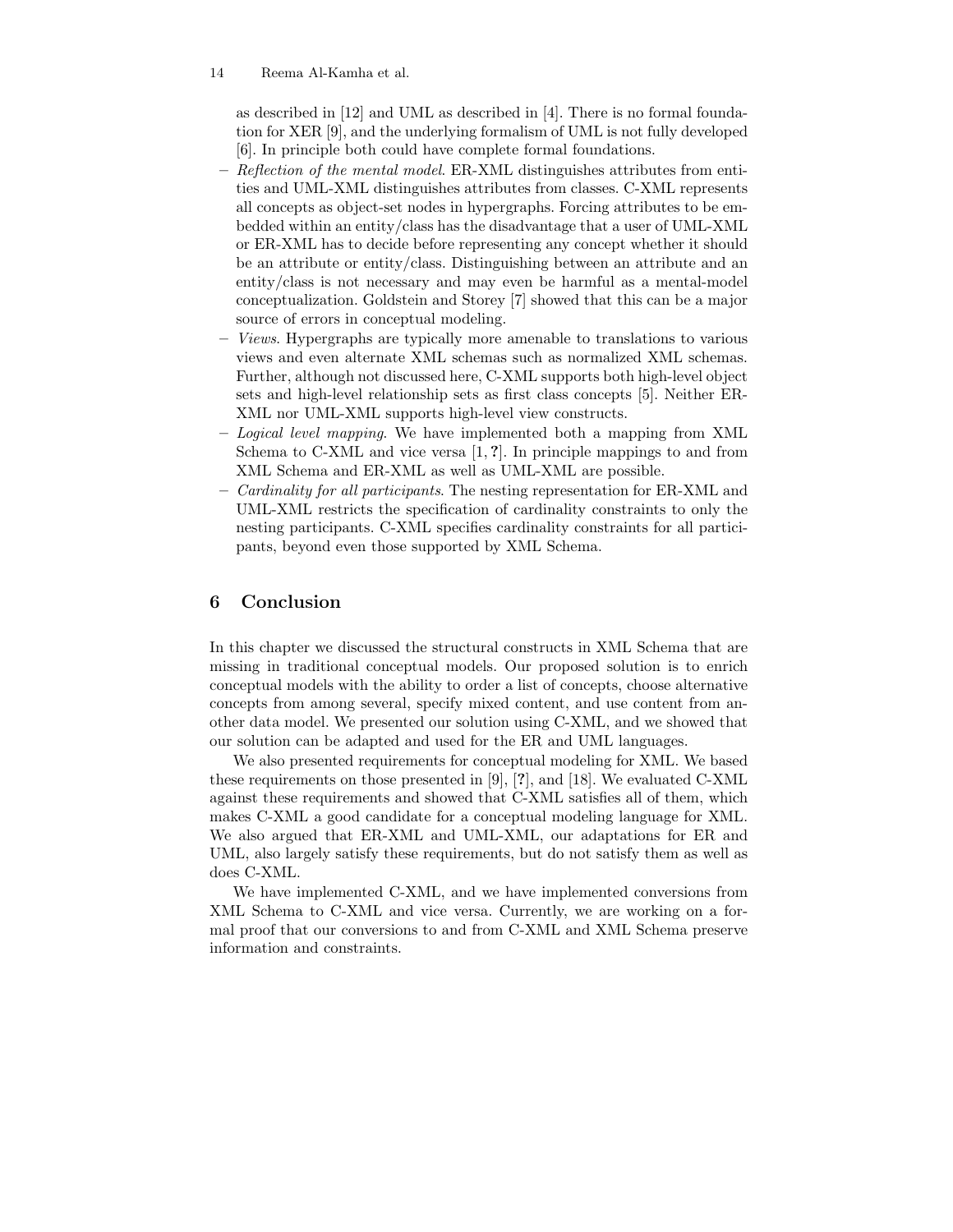## 7 Acknowledgments

This work is supported in part by the National Science Foundation under grant number IIS-0083127 and by the Kevin and Debra Rollins Center for eBusiness under grant number EB-05046.

## References

- 1. R. AL-Kamha. Translating XML Schema to Conceptual XML. Technical Report, Computer Science Department, Brigham Young University, November 2006.
- 2. G. Booch, J. Rumbaugh, and I. Jacobson. The Unified Modeling Language User Guide. Addison-Wesley, Reading, Massachusetts, 1999.
- 3. P.P. Chen. The entity-relationship model—toward a unified view of data. ACM Transactions on Database Systems, 1(1):9–36, March 1976.
- 4. R. Conrad, D. Scheffner, and J.C. Freytag. XML conceptual modeling using UML. In Proceedings of the Ninteenth International Conference on Conceptual Modeling (ER2000), LNCS 1920:558–571, 2000.
- 5. D.W. Embley, B.D. Kurtz, and S.N. Woodfield. Object-oriented Systems Analysis: A Model-Driven Approach. Prentice Hall, Englewood Cliffs, New Jersey, 1992.
- 6. A Formal Semantics for UML Workshop, October 2006. URL: http://www.cs. queensu.ca/~stl/internal/uml2/MoDELS2006/.
- 7. R.C. Goldstein and V.C. Storey. Some findings on the intuitiveness of entityrelationship constructs. In Proceedings of the Eighth International Conference on Entity-Relationship Approach (ER'89), pages 9–23, Toronto, Canada, October 1989. North-Holland.
- 8. S.W. Liddle, D.W. Embley, and S.N. Woodfield. Cardinality constraints in semantic data models. Data  $\mathcal B$  Knowledge Engineering, 11(3):235–270, 1993.
- 9. M. Necasky. Conceptual modeling for XML: A survey. In Proceedings of the DATESO 2006 Annual International Workshop on Databases, Texts, Specifications and Objects (DATESO 2006), pages 40–53, Desna, Czech Republic, April 2006.
- 10. Visual Studio.NET, Microsoft. http://www.msdn.microsoft.com/vstudio.
- 11. A. Sengupta and S. Mohan. Formal and Conceptual Models for XML Structures— The Past, Present, and Future. Technical Report 137–1, Indiana University, Information Systems Department, Bloomington, Indiana, April 2003.
- 12. A. Sengupta, S. Mohan, and R. Doshi. XER extensible entity relationship modeling. In Proceedings of XML 2003, Philadelphia, Pennsylvania, December 2003.
- 13. A. Sengupta and E. Wilde. The Case for Conceptual Modeling for XML. Technical Report No. 242, Computer Engineering and Networks Laboratory, ETH Zurich, February 2006.
- 14. XMLSpy, Altova. http://www.xmlspy.com.
- 15. Stylus Studio. http://www.stylusstudio.com/xml\_schema\_editor.html.
- 16. T.J. Teorey, D. Yang, and J.P. Fry. A logical design methodology for relational databases using the extended entity-relationship model. ACM Computing Surveys, 18(2):197–222, June 1986.
- 17. UML 2.0 superstructure specification, August 2005.
- 18. E. Wilde. Towards conceptual modeling for XML. In Proceedings of the Berliner XML Tage 2005 (BXML2005), pages 213–224, Berlin, Germany, September 2005.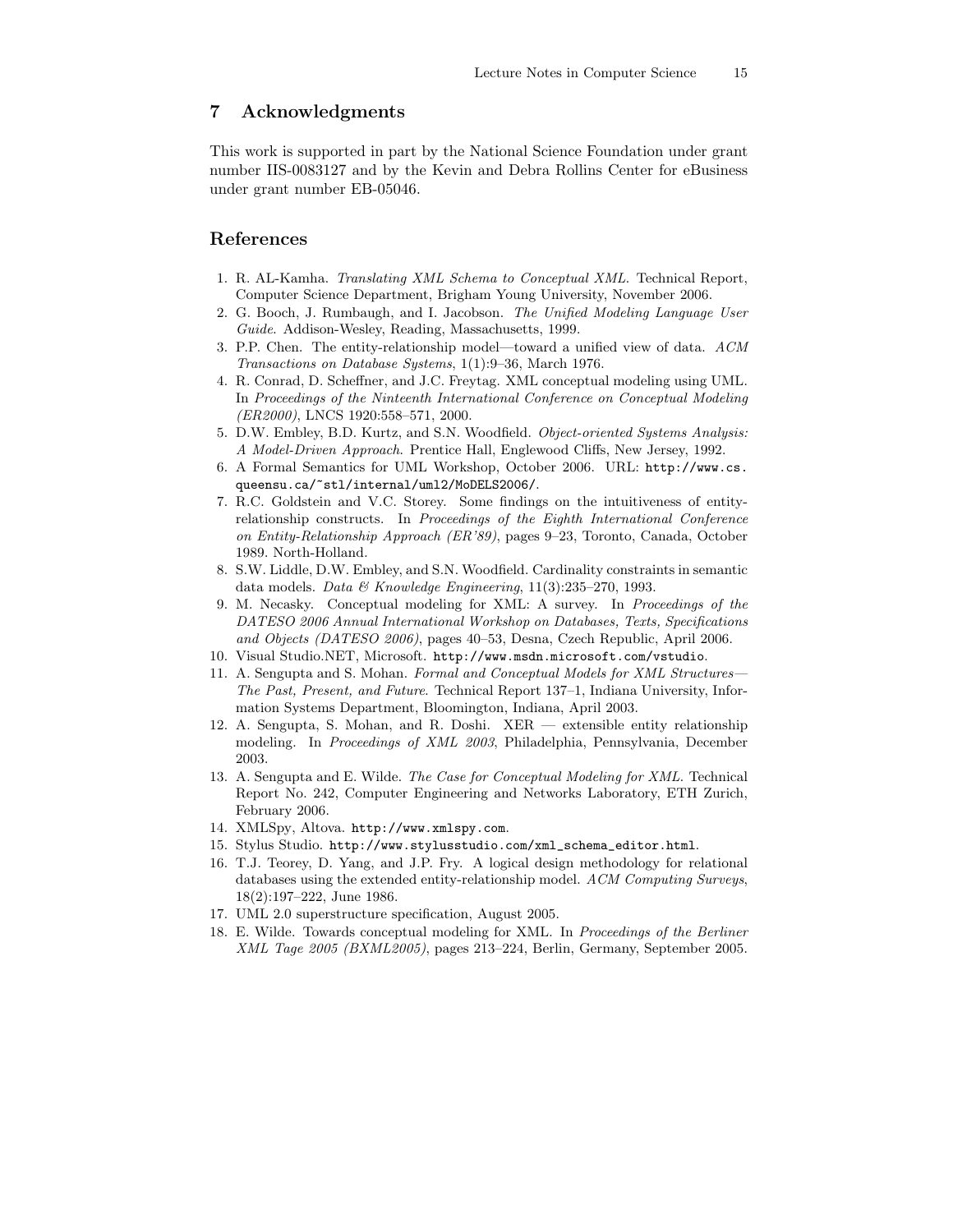

Fig. 7. Sequence Structure in C-XML.

#### Sequence

Figure 7 shows the schematic structure of a sequence. Exactly one parent object set connects to a sequence of n children,  $n \geq 0$ , with participation constraints on the several connections as Figure 7 shows. A sequenced child may be either an object set or a nested sequence or choice structure. In general, there may be many sequences in a model instance, and since we do not explicitly name sequence structures, we denote a particular sequence, the kth sequence, by  $Sequence_k$ . Let P be the name of the parent object set for  $Sequence_k$ , and let  $C_1$ , ...,  $C_n$  be the names of the n child object sets or nested sequences or choices that are sequenced within  $Sequence_k$ . To impose order, we introduce the unary predicate Order, which we can think of as an object set containing as many ordinal numbers as we need  $1, 2, \ldots$ . We denote the minimum and maximum cardinalities of  $Sequence_k$  according to Figure 7. Let min and max be, respectively, the minimum and maximum number of occurrences of  $Sequence_k$ allowed for an object in P. Let  $min_{C_i}$  and  $max_{C_i}$ ,  $1 \leq i \leq n$ , be, respectively, the minimum and maximum number of allowed occurrences of  $C_i$  objects within Sequence<sub>k</sub>. Let  $min'$  and  $max'$  be, respectively, the minimum and maximum number of occurrences of  $Sequence_k$  sequences in the relationship set between P and Sequence<sub>k</sub>. Finally, let  $min_{Seq_i}$  and  $max_{Seq_i}$ ,  $1 \leq i \leq n$ , be, respectively, the minimum and maximum allowed occurrences of  $Sequence_k$  in the relationship set between  $Sequence_k$  sequences and  $C_i$  (i.e. the number of  $C_i$  objects that can be associated with  $Sequence_k$  for a given order position). For  $Sequence_k$ , we have the following object sets, relationship sets, and constraints.

Object Sets:

- $P(x)$  $- Sequence_k(x)$
- $-Order(x)$
- $C_1(x), ..., C_n(x)$

Relationship Sets:

 $-P(x)$  contains Sequence<sub>k</sub>(y)

 $-C_1(x)$  has Order(1) in Sequence<sub>k</sub>(y)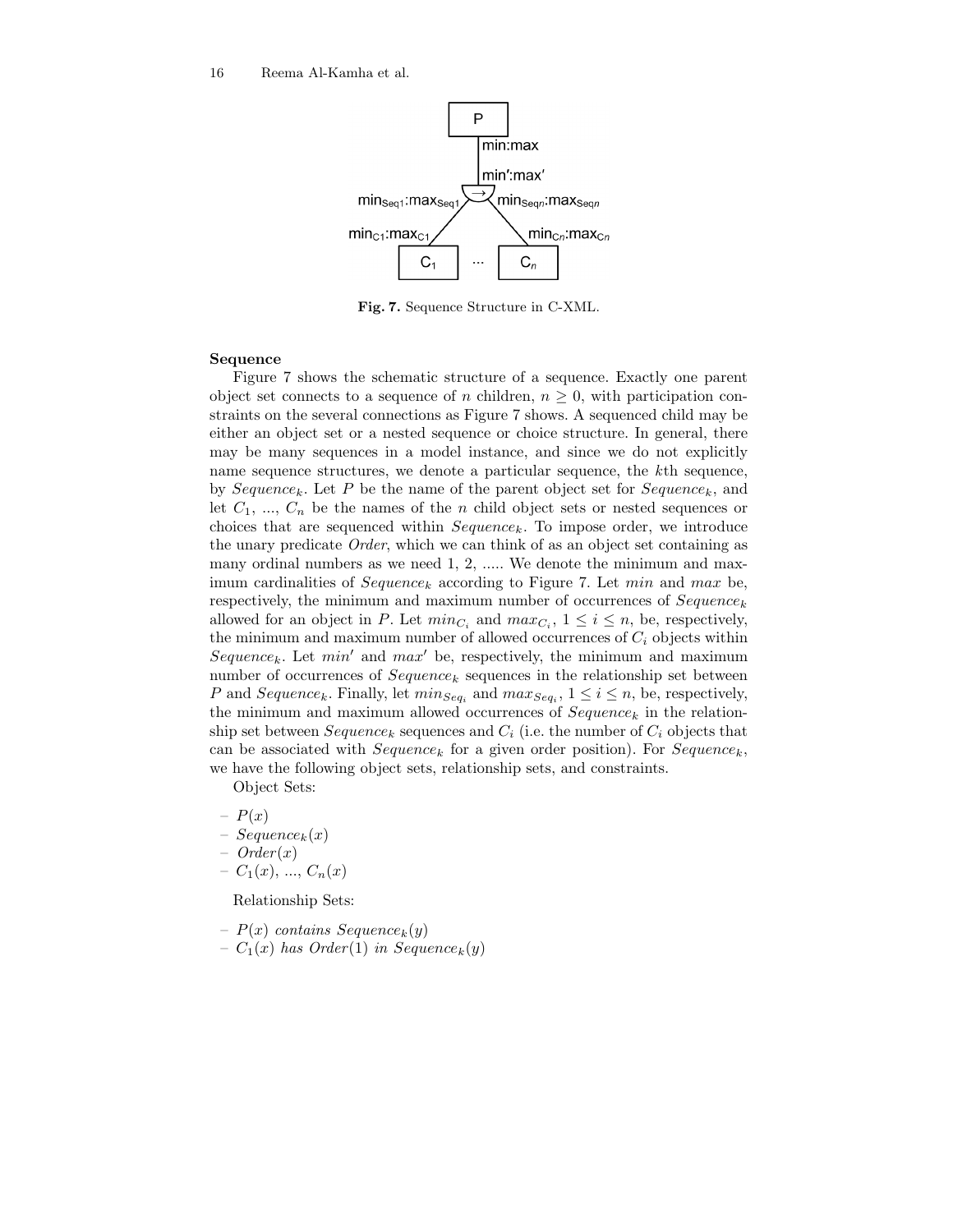– ...  $-C_n(x)$  has Order(n) in Sequence<sub>k</sub>(y)

Referential Integrity:

- $\forall x \forall y (P(x)$  contains Sequence<sub>k</sub>(y)  $\Rightarrow P(x) \land Sequence_k(y)$
- $\forall x \forall y (C_1(x)$  has  $Order(1)$  in  $Sequence_k(y) \Rightarrow C_1(x) \land Order(1) \land Sequence_k(y))$
- ...  $- \forall x \forall y (C_n(x)$  has Order(n) in Sequence<sub>k</sub>(y)  $\Rightarrow C_n(x) \land Order(n) \land Sequence_k(y))$

Participation Constraints:

 $– \forall x (P(x) \Rightarrow \exists^{\geq min} y (P(x) \text{ contains } Sequence_k(y))) \wedge$  $\forall x (P(x) \Rightarrow \exists^{\leq max} y (P(x) \text{ contains } Sequence_k(y)))$  $- \forall x (Sequence_k(x) \Rightarrow \exists^{\geq min'} y (P(y) \text{ contains } Sequence_k(x))) \wedge$  $\forall x (Sequence_k(x) \Rightarrow \exists^{\leq max'} y(P(y) \text{ contains Sequence}_k(x)))$  $- \forall x (Sequence_k(x) \Rightarrow \exists^{\geq min_{Seq_1}} y_1 ... \exists^{\geq min_{Seq_n}} y_n)$  $C_1(y_1)$  has Order(1) in Sequence<sub>k</sub>(x) ∧ ... ∧  $C_n(y_n)$  has  $Order(n)$  in  $Sequence_k(x))$   $\wedge$  $\forall x (Sequence_k(x) \Rightarrow \exists^{\leq max_{Seq_1}} y_1 ... \exists^{\leq max_{Seq_n}} y_n)$  $C_1(y_1)$  has Order(1) in Sequence<sub>k</sub>(x) ∧ ... ∧  $C_n(y_n)$  has Order(n) in Sequence<sub>k</sub>(x)))  $- \forall x (C_1(x) \Rightarrow \exists^{\geq min_{C_1}} y(C_1(x) \text{ has Order}(1) \text{ in Sequence}_k(y)))$ ∧  $\forall x (C_1(x) \Rightarrow \exists^{\leq max_{C_1}} y(C_1(x) \text{ has Order}(1) \text{ in Sequence}_k(y)))$ ∧ ... ∧  $\forall x (C_n(x) \Rightarrow \exists^{\geq min_{C_n}} y(C_n(x) \text{ has Order}(n) \text{ in Sequence}_k(y)))$ ∧  $\forall x (C_n(x) \Rightarrow \exists^{\leq max_{C_n}} y (C_n(x) \text{ has Order}(n) \text{ in Sequence}_k(y)))$ 

#### Choice

The schematic structure of a choice is similar to sequence (see Figure 7). Exactly one parent object set connects to a group of n children,  $n \geq 0$ , and the participation constraints for choice are similar to those for sequence. As with sequence, children of a choice may be either object sets or nested sequence or choice structures. In general, there may be many choices in a model instance, and since we do not explicitly name choice structures, we denote a particular choice the kth choice, by Choice<sub>k</sub>. Let P be the name of the parent object set for Choice<sub>k</sub>, and let  $C_1, ..., C_n$  be the names of the n child object sets or nested sequences or choices that are alternatives for  $Choice_k$ . Let min and max be, respectively, the minimum and maximum number of occurrences of  $Choice_k$  allowed for an object in P. Let  $min_{C_i}$  and  $max_{C_i}$ ,  $1 \leq i \leq n$ , be, respectively, the minimum and maximum number of allowed occurrences of  $C_i$  objects within  $Choice_k$ . Let  $min'$ and  $max'$  be, respectively, the minimum and maximum number of occurrences of Choice<sub>k</sub> choices in the relationship set between P and Choice<sub>k</sub>. Finally, let  $min_{Cho_i}$  and  $max_{Cho_i}$ ,  $1 \leq i \leq n$ , be, respectively, the minimum and maximum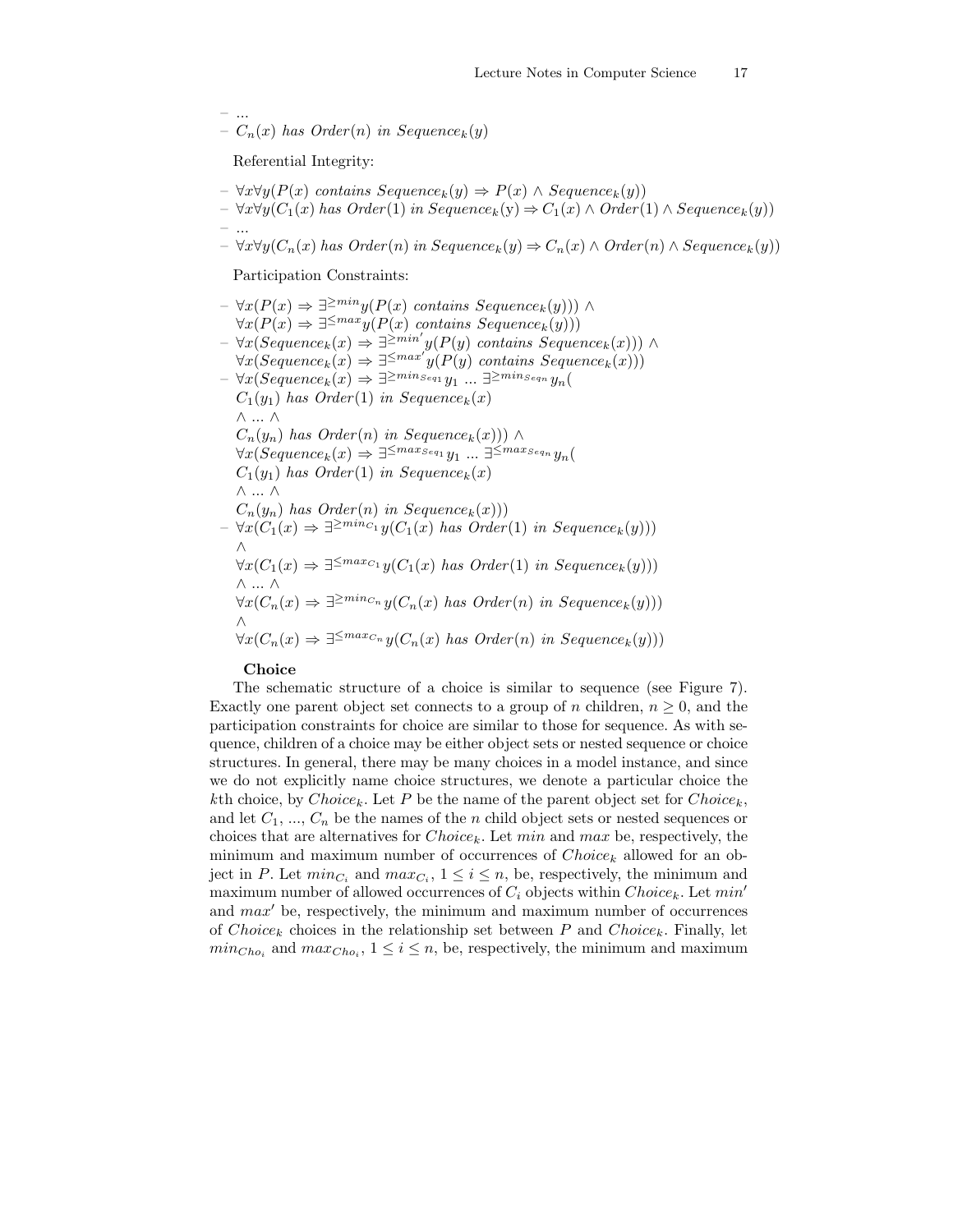allowed occurrences of  $Choice_k$  choices in the relationship set between  $Choice_k$ and  $C_i$ . For  $Choice_k$ , we have the following object sets, relationship sets, and constraints.

Object Sets:

$$
\begin{array}{l} -P(x) \\ -\ Choice_k(x) \\ -C_1(x),\, ..., \, C_n(x)\end{array}
$$

Relationship Sets:

- $-P(x)$  contains  $Choice_k(y)$
- $C_1(x)$  is alternative for Choice<sub>k</sub>(y)
- ...
- $C_n(x)$  is alternative for  $Choice_k(y)$

Referential Integrity:

- ∀x∀y(P(x) contains Choicek(y) ⇒ P(x) ∧ Choicek(y))
- $\forall x \forall y (C_1(x) \text{ is alternative for Choice}_k(y) \Rightarrow C_1(x) \land Choice_k(y))$
- ... –  $\forall x \forall y (C_n(x) \text{ is alternative for Choice}_k(y) \Rightarrow C_n(x) \land Choice_k(y))$

Participation Constraints:

$$
\forall x(P(x) \Rightarrow \exists^{\ge min} y(P(x) \text{ contains Choice}_{k}(y))) \land \forall x(P(x) \Rightarrow \exists^{\le max} y(P(x) \text{ contains Choice}_{k}(y)))
$$
  
\n
$$
\forall x(Choice_{k}(x) \Rightarrow \exists^{\ge min'} y(P(y) \text{ contains Choice}_{k}(x))) \land \forall x(Choice_{k}(x) \Rightarrow \exists^{\le max'} y(P(y) \text{ contains Choice}_{k}(x)))
$$
  
\n
$$
\forall x(Choice_{k}(x) \Rightarrow \exists^{\le max'} y(P(y) \text{ contains Choice}_{k}(x)))
$$
  
\n
$$
\exists^{\ge minCho_1} y_1 (C_1(y_1) \text{ is alternative for Choice}_{k}(x)) \land \exists^{\le maxCho_1} z_1 (C_1(z_1) \text{ is alternative for Choice}_{k}(x))) \lor \neg \exists w_1 (C_1(w_1) \text{ is alternative for Choice}_{k}(x)))
$$
  
\n
$$
\land \dots \land \forall x(Choice_{k}(x) \Rightarrow
$$
  
\n
$$
(\exists^{\ge minCho_1} y_n(C_n(y_n) \text{ is alternative for Choice}_{k}(x))) \land \exists^{\le maxCho_1} z_n(C_n(z_n) \text{ is alternative for Choice}_{k}(x)))
$$
  
\n
$$
\exists^{\le maxCho_1} z_n(C_n(z_n) \text{ is alternative for Choice}_{k}(x)))
$$
  
\n
$$
\forall x(C_1(x) \Rightarrow \exists^{\le minC_1} y(C_1(x) \text{ is alternative for Choice}_{k}(y))) \land \forall x(C_1(x) \Rightarrow \exists^{\le minC_n} y(C_n(x) \text{ is alternative for Choice}_{k}(y)))
$$
  
\n
$$
\forall x(C_n(x) \Rightarrow \exists^{\le minC_n} y(C_n(x) \text{ is alternative for Choice}_{k}(y)))
$$
  
\n
$$
\forall x(C_n(x) \Rightarrow \exists^{\le maxC_n} y(C_n(x) \text{ is alternative for Choice}_{k}(y)))
$$

Mutual-Exclusion Constraints:

$$
\neg \forall x (Choice_k(x) \Rightarrow
$$
  
\n
$$
(\exists y_1 (C_1(y_1) \text{ is alternative for Choice}_k(x)) \land
$$
  
\n
$$
\neg \exists y_2 (C_2(y_2) \text{ is alternative for Choice}_k(x)) \land ... \land
$$